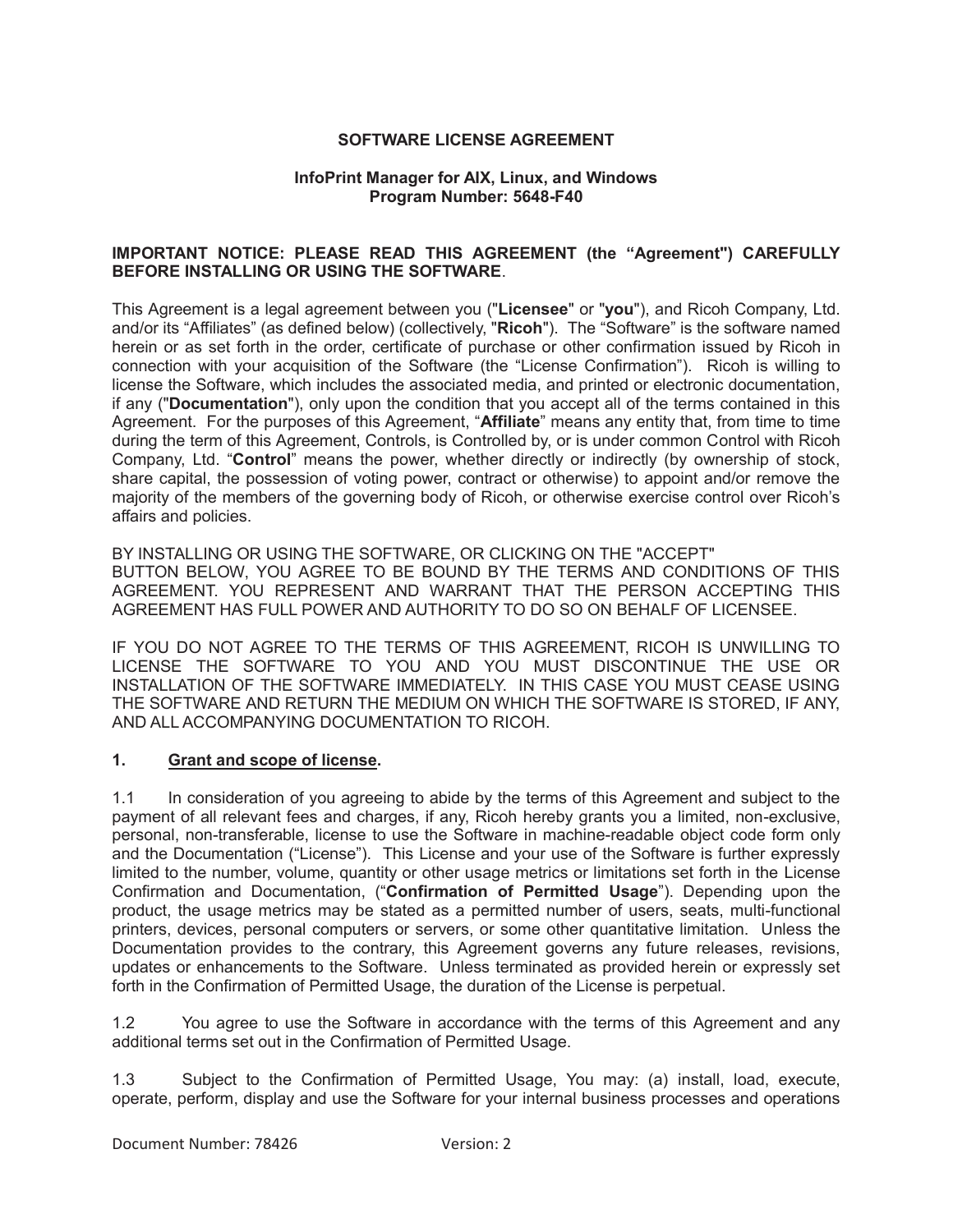only; (b) make a reasonable number of copies of the Software for back-up purposes only, provided that this is necessary for the activities permitted by clause 1.1, and (c) use any Documentation in support of the use permitted under clause 1.1 and make copies of the Documentation as reasonably necessary for its lawful use.

## **2. Licensee's undertakings.**

2.1 Except as expressly set out in this Agreement or as otherwise required by applicable mandatory law without the possibility of contractual waiver or limitation, you agree and undertake:

- (a) not to copy the Software or Documentation, except where such copying is incidental to normal use of the Software or where it is reasonably necessary for the purpose of back-up or operational security;
- (b) not to make any derivative works of the Software, nor adapt, vary, translate, modify, or make alterations to, the whole or any part of the Software nor permit the Software or any part of it to be combined with, or become incorporated in, any other programs;
- (c) not to decompile, disassemble or reverse engineer the whole or any part of the Software except where required by the terms of an applicable open source software license, or by applicable law without the possibility of contractual waiver;
- (d) not to rent, lease, sublicense, loan or transfer the Software and Documentation to any third party, or otherwise allow any third party to use the Software, without the prior written consent of Ricoh;
- (e) not to distribute, host as a service, make available for timesharing or otherwise make available for the benefit of third parties (whether for a fee or otherwise) the Software, in whole or in part;
- (f) to keep any authorized copies of the Software secure and to maintain accurate and up-to-date records of the number and locations of all copies of the Software;
- (g) to supervise and control use of the Software and ensure that the Software is used by your employees in accordance with the terms of this Agreement;
- (h) to include the copyright notice of Ricoh on all entire and partial copies of the Software in any form; and
- (i) not to provide, or otherwise make available, the Software in any form, in whole or in part (including, but not limited to, program listings, object and source program listings, object code and source code) to any person other than your employees without prior written consent from Ricoh

2.2 You must permit Ricoh and its authorized representatives, at all reasonable times and on reasonable advance notice, to inspect and have access to any premises, and to the computer equipment located there, at which the Software or the Documentation is being kept or used, and any records kept pursuant to this Agreement, for the purpose of ensuring that you are complying with the terms of this Agreement.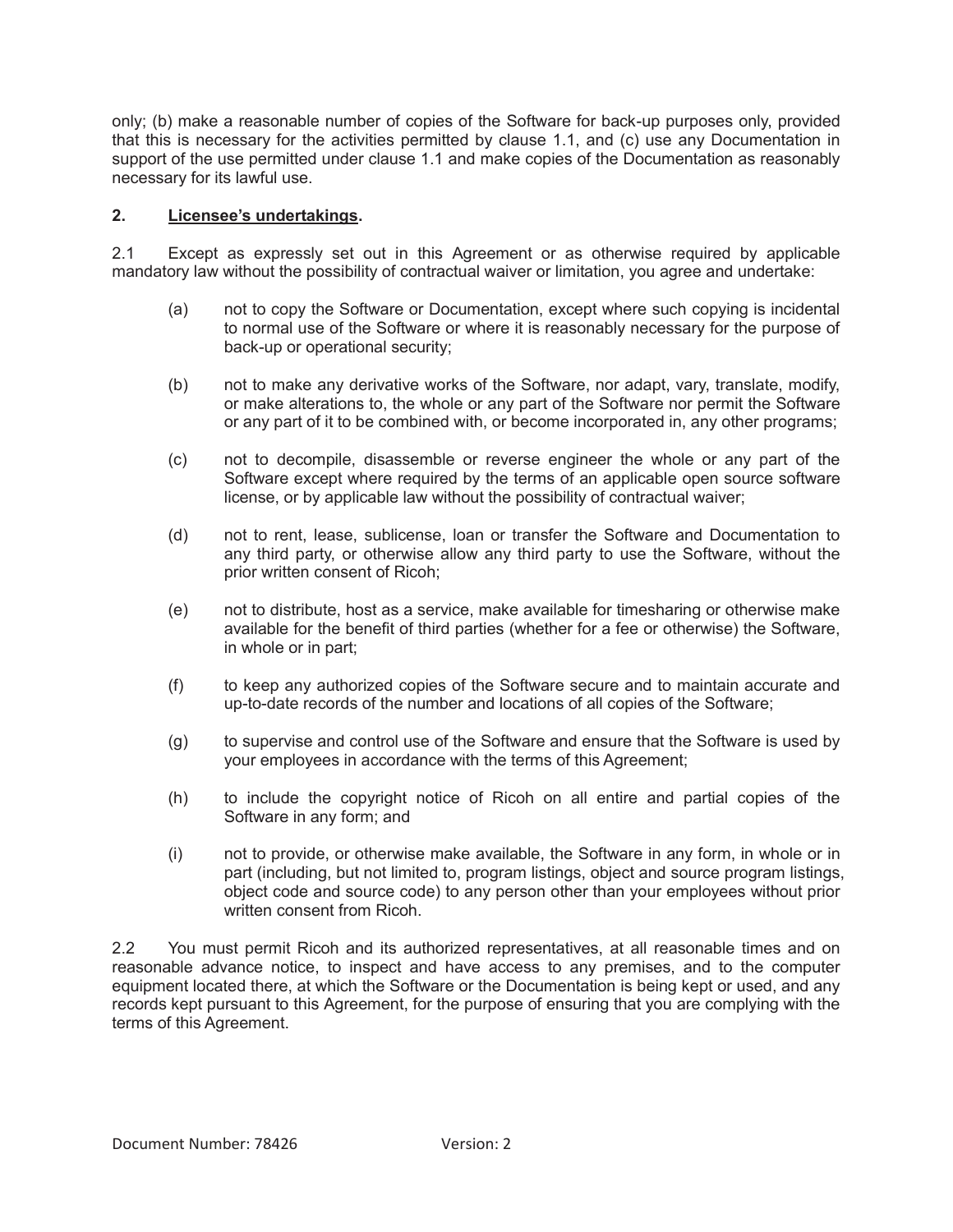#### **3. Support & Maintenance.**

Ricoh has no obligation under this Agreement to provide maintenance and/or support for the Software under this Software License Agreement. Software maintenance, when included with the license fee or when offered for a separate fee, is provided under the terms of the Ricoh Software Maintenance Agreement for Production Printing Software. Additional fees may apply for this software maintenance.

# **4. Warranty.**

4.1 Ricoh warrants that the media on which the software is contained, if any ("**Media**") will be free from defects in material or workmanship when used in accordance with this Agreement for a period of 3 months from the date that the Media is delivered to you. This limited warranty does not apply if the problem with the Media results from accident, abuse or misapplication of the Media and shall not extend to anyone other than the original user of the Software.

4.2 Ricoh warrants that, for a period of 3 months from the date shown on your Confirmation of Permitted Usage (unless a longer period is otherwise required by mandatory applicable law), the Software will, when installed on the hardware and/or operating system for which it was designed, and properly used, operate substantially in accordance with the Documentation. Any "Third Party Programs" (as defined below) are excluded from this limited warranty, and alteration, damage or misuse of the Software, or use of the Software with other software, hardware, operating systems or configurations other than that for which it was designed, voids this warranty.

4.3 If either of the warranties in clause 4.1 or 4.2 is breached, you must tell Ricoh as soon as possible. You must give Ricoh a reasonable time to fix the problem and (if necessary) to supply you with a corrected version of the Media or Software (as applicable). This will be done without any additional charge to you. If Ricoh is unable to do this within a reasonable time or Ricoh does not think that it is a sensible way to deal with the problem, then Ricoh may if it wishes elect to take back the Software and the Documentation and to refund to you all of the money which you have paid to Ricoh for use of the Software. If Ricoh decides to do this, then this will be the only remedy you are allowed in relation to breach of either of the warranties concerned and Ricoh will not have any other liability in relation to them.

4.4 You acknowledge that the Software has not been developed to meet your individual requirements and that it is therefore your responsibility to ensure that the facilities and functions of the Software as described in the Documentation meet your requirements.

4.5 This Agreement sets out the full extent of Ricoh's obligations and liabilities in respect of the supply of the Software and Documentation. **EXCEPT FOR THE LIMITED WARRANTY PROVIDED HEREIN, YOU ACKNOWLEDGE THAT THE SOFTWARE, SERVICES, SUPPORT AND ANYTHING ELSE SUPPLIED TO YOU UNDER THIS AGREEMENT ARE BEING PROVIDED "AS IS", WITHOUT WARRANTY OF ANY KIND WHATSOEVER. RICOH EXPRESSLY DISCLAIMS ALL OTHER WARRANTIES, CONDITIONS, REPRESENTATIONS OR OTHER TERMS WHATSOEVER (WHETHER EXPRESS OR IMPLIED) INCLUDING, BUT NOT LIMITED TO, THE IMPLIED TERMS OF SATISFACTORY QUALITY, MERCHANTABILITY, FITNESS FOR A PARTICULAR PURPOSE, AND NON-INFRINGEMENT. YOU ASSUME RESPONSIBILITY FOR THE SELECTION OF THE SOFTWARE TO ACHIEVE YOUR INTENDED RESULTS. RICOH DOES NOT WARRANT THAT THE SOFTWARE WILL MEET YOUR REQUIREMENTS; THAT ITS OPERATION WILL BE UNINTERRUPTED, SECURE OR ERROR-FREE; OR THAT ALL ERRORS OR DEFECTS WILL BE CORRECTED. TO THE EXTENT PROHIBITED BY APPLICABLE LAW, AS DEFINED IN SECTION 10.3, SOME OR ALL OF THE ABOVE LIMITATIONS OR EXCLUSIONS**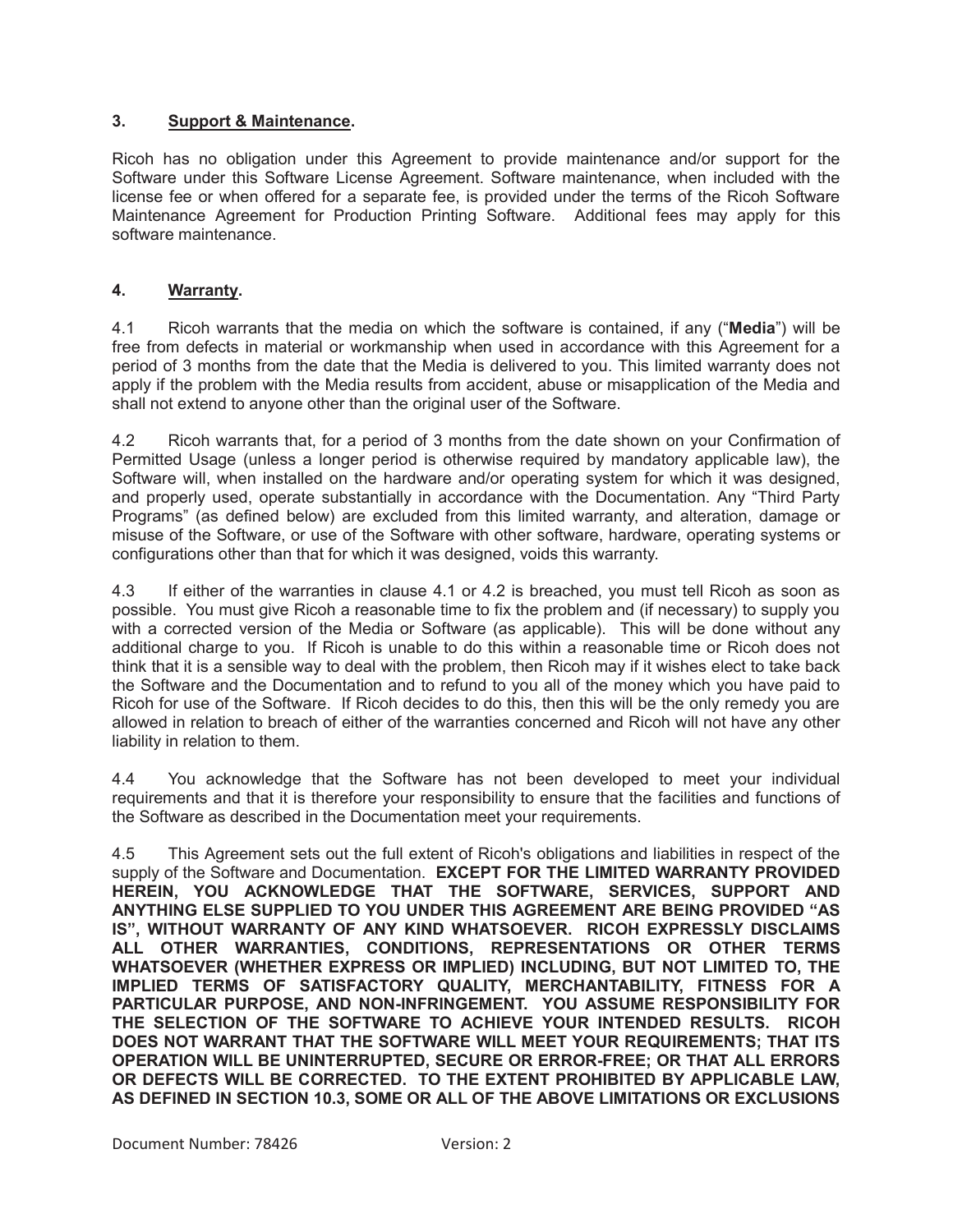## **MAY NOT APPLY TO YOU.**

# **5. Ricoh's liability.**

**5.1 UNLESS OTHERWISE REQUIRED BY APPLICABLE LAW WITHOUT THE POSSIBILITY OF CONTRACTUAL WAIVER OR LIMITATION AND SUBJECT TO CLAUSE 5.4, IN NO EVENT SHALL RICOH, ITS AFFILIATES OR SUPPLIERS, OR ITS OR THEIR OFFICERS, DIRECTORS, EMPLOYEES, REPRESENTATIVES OR AGENTS (COLLECTIVELY, THE "RICOH PARTIES") BE LIABLE TO YOU (WHETHER FOR BREACH OF CONTRACT, NEGLIGENCE OR FOR ANY OTHER REASON) FOR ANY: (A) LOSS OF PROFITS, SALES, BUSINESS, ANTICIPATED SAVINGS OR REVENUES; (B) LOSS OF GOODWILL; (C) LOSS, DAMAGE OR ALTERATION OF DATA; (D) LOSS OF OR LOSS OF USE OF HARDWARE, SOFTWARE OR DATA, OR (E) INDIRECT, CONSEQUENTIAL, EXEMPLARY OR SPECIAL LOSS OR DAMAGES.** 

**5.2 IN ADDITION, UNLESS OTHERWISE REQUIRED BY APPLICABLE LAW WITHOUT THE POSSIBILITY OF CONTRACTUAL WAIVER OR LIMITATION, RICOH PARTIES' TOTAL AGGREGATE LIABILITY UNDER THIS AGREEMENT AND IN RELATION TO THE SOFTWARE AND ANYTHING WHICH RICOH HAS DONE OR NOT DONE IN CONNECTION WITH THIS AGREEMENT (AND WHETHER THE LIABILITY ARISES BECAUSE OF BREACH OF CONTRACT, NEGLIGENCE OR FOR ANY OTHER REASON) SHALL BE LIMITED TO THE GREATER OF THE TOTAL AMOUNTS PAID AND PAYABLE BY YOU FOR THE USE OF THE SOFTWARE OR \$100 US DOLLARS.** 

**5.3 NOTWITHSTANDING THE FOREGOING, RICOH PARTIES' LIABILITY FOR: (A) DEATH OR PERSONAL INJURY CAUSED BY THE NEGLIGENCE OF RICOH PARTIES' OR THEIR AGENTS OR EMPLOYEES; (B) FRAUDULENT MISREPRESENTATION, OR (C) ANY OTHER LIABILITY THAT CANNOT BE EXCLUDED OR LIMITED BY MANDATORY APPLICABLE LAW; IS NOT EXCLUDED OR LIMITED BY THIS AGREEMENT, EVEN IF ANY OTHER TERM OF THIS AGREEMENT WOULD OTHERWISE SUGGEST THAT THIS MIGHT BE THE CASE.** 

## **5.4 TO THE EXTENT PROHIBITED BY APPLICABLE LAW, AS DEFINED IN SECTION 10.3, SOME OR ALL OF THE ABOVE LIMITATIONS OR EXCLUSIONS MAY NOT APPLY TO YOU.**

# **6. Intellectual Property Rights; Third Party Programs.**

6.1 You acknowledge that all intellectual property rights, title, and interest in the Software and Documentation throughout the world are owned by Ricoh or its third party licensors, that rights in the Software are licensed (not sold) to you, and that you have no rights in, or to, the Software, Documentation or anything else supplied to you under this Agreement other than limited License provided by this Agreement. Further, no right, title or interest to any trademark, service mark or trade names of Ricoh is granted by this Agreement. Without limiting the foregoing, Ricoh and/or its licensors retain all right, title, and interest in and to its or their intellectual property rights, including but not limited to: (a) all software code (source and object), functionality, technology, system or network architecture and user interfaces and all modifications thereto; (b) all ideas, trade secrets, inventions, patents, copyrights and other intellectual property rights with respect to the Software; (c) all evaluations, comments, ideas and suggestions made by you regarding the Software, whether or not those are incorporated into subsequent versions, and (d) any modifications or derivative works developed from Ricoh's or its licensors' intellectual property rights. You agree to treat, protect and maintain Ricoh's intellectual property rights as strictly confidential.

6.2 You acknowledge that the Software may contain software programs, code or libraries owned by third parties and/or licensed pursuant to one or more open source software licenses ("Third Party Programs"). You may use such Third Party Programs only as integrated or contained in the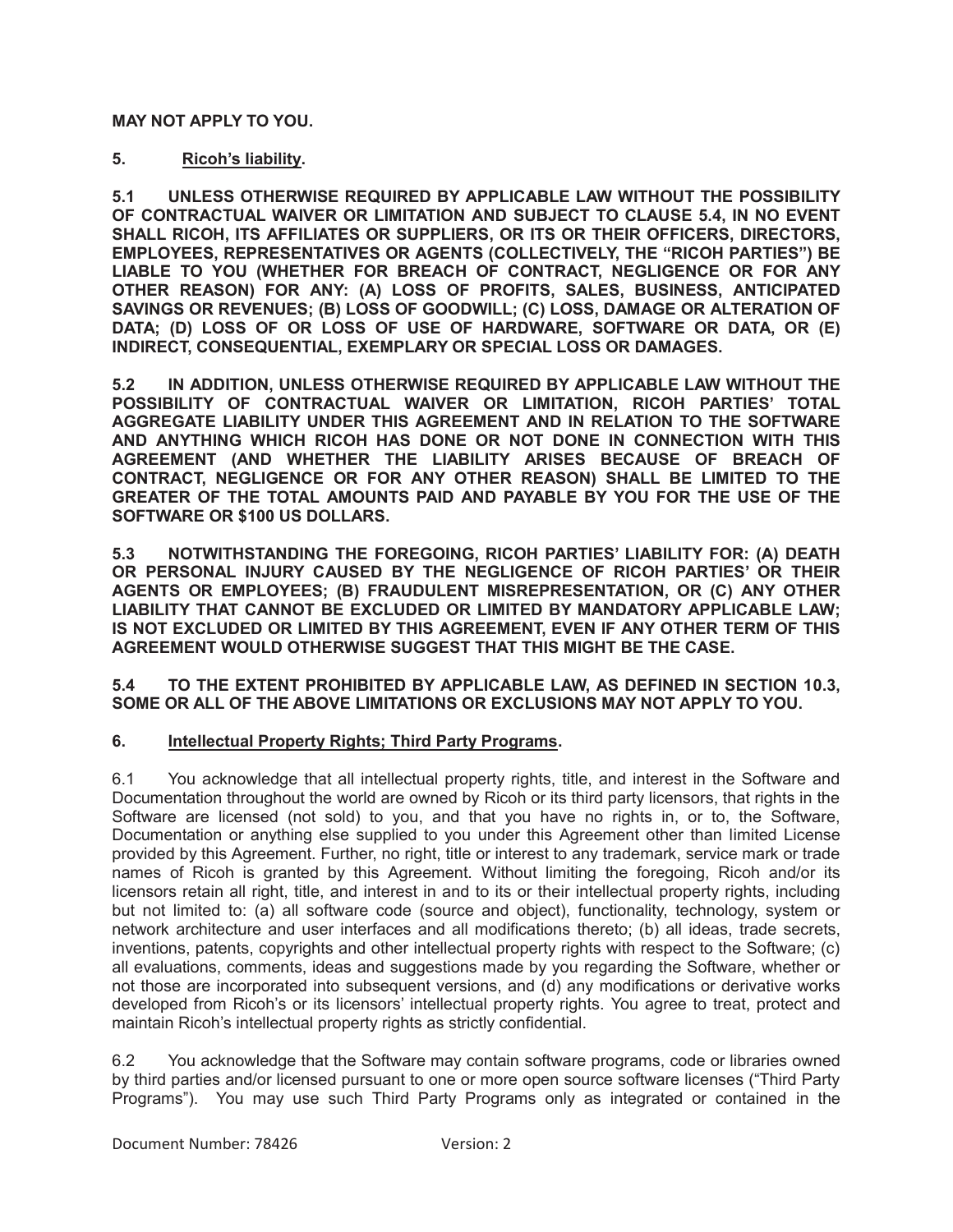Software; provided that all intellectual property rights in such Third Party Programs remain owned by their respective licensors. Where the license agreement or terms of use for such Third Party Programs (the "Third Party Licenses") are contained in the installation instructions, text or "readme" files, or other download or installation media that Ricoh provides to you in connection with the Software, your use of the Third Party Programs shall be subject to and you agree to comply with such Third Party Licenses. Except as otherwise set forth in a Third Party License, the restrictions and requirements in this Agreement shall apply to your use of all Third Party Programs.

6.3 Only when expressly permitted by applicable law without the possibility of contractual waiver or required by a Third Party License, Ricoh waives the prohibition in Section 2.1 hereof against reverse engineering or decompiling, but only as to the respective Third Party Program for the limited purpose required by the applicable license or law and not to create any software which is substantially similar to the Software. Except as expressly set out in this Agreement or by Ricoh, you acknowledge that you have no right to have access to the Software in source code form, in unlocked coding or otherwise in human readable form with comments.

6.4 Notwithstanding anything herein to the contrary, all Third Party Programs are furnished by Ricoh without support, "as is" and without any warranties of any kind, express or implied, and the use of such Third Party Programs is at Licensee's sole risk. IN NO EVENT SHALL RICOH BE LIABLE FOR SUCH THIRD PARTY PROGRAMS AND RICOH SPECIFICALLY DISCLAIMS ANY EXPRESS OR IMPLIED WARRANTIES (INCLUDING ANY WARRANTY OF NON-INFRINGEMENT) AND DISCLAIMS LIABILITY INCLUDING ANY SPECIAL, INCIDENTAL, OR CONSEQUENTIAL LOSS OR DAMAGE, INCLUDING WITHOUT LIMITATION, ANY LOST PROFITS OR SAVINGS, AND ANY LOSS OR DAMAGE CAUSED BY ANY THIRD PARTY PROGRAMS.

# **7. Termination.**

7.1 If the Confirmation of Permitted Usage expressly provides for a fixed term License, the License is terminated at the end of the fixed term unless the parties agree in writing to renew it.

7.2 Except as provided in Section 7.1, the term of this License is perpetual and it is effective until terminated. At Ricoh's option and upon notice to you, this Agreement will terminate immediately if you fail to pay any fees or charges specified in your Confirmation of Permitted Usage or fail to comply with any of the material terms and conditions of this Agreement.

7.3 Upon expiration of the term (if applicable) or termination of this Agreement, you must immediately stop using the Software and, at Ricoh's option, delete, destroy or return the Software and all of its copies, and confirm to Ricoh when this has been done. Any terms of this Agreement that by their nature extend beyond the termination of this Agreement shall survive.

# **8. U.S. Government Restricted Rights.**

8.1 If you are licensing the Software or its accompanying Documentation for or on behalf of the U.S. Government, then in accordance with 48 CFR 227.7201 through 227.7202-4 (for Department of Defense (DoD) acquisitions) and with 48 CFR 2.101 and 12.212 (for non-DoD acquisitions), it is classified as "Commercial Computer Software" and "Commercial Computer Software Documentation" and is being licensed to U.S. Government end users (i) only as Commercial items and (ii) with only those rights as are granted to all other end users pursuant to the terms and conditions hereof.

# **9. Contact Information.**

9.1 Unless otherwise prohibited by applicable law without the possibility of contractual waiver or limitation, you agree to allow Ricoh to store and use your contact information, including names,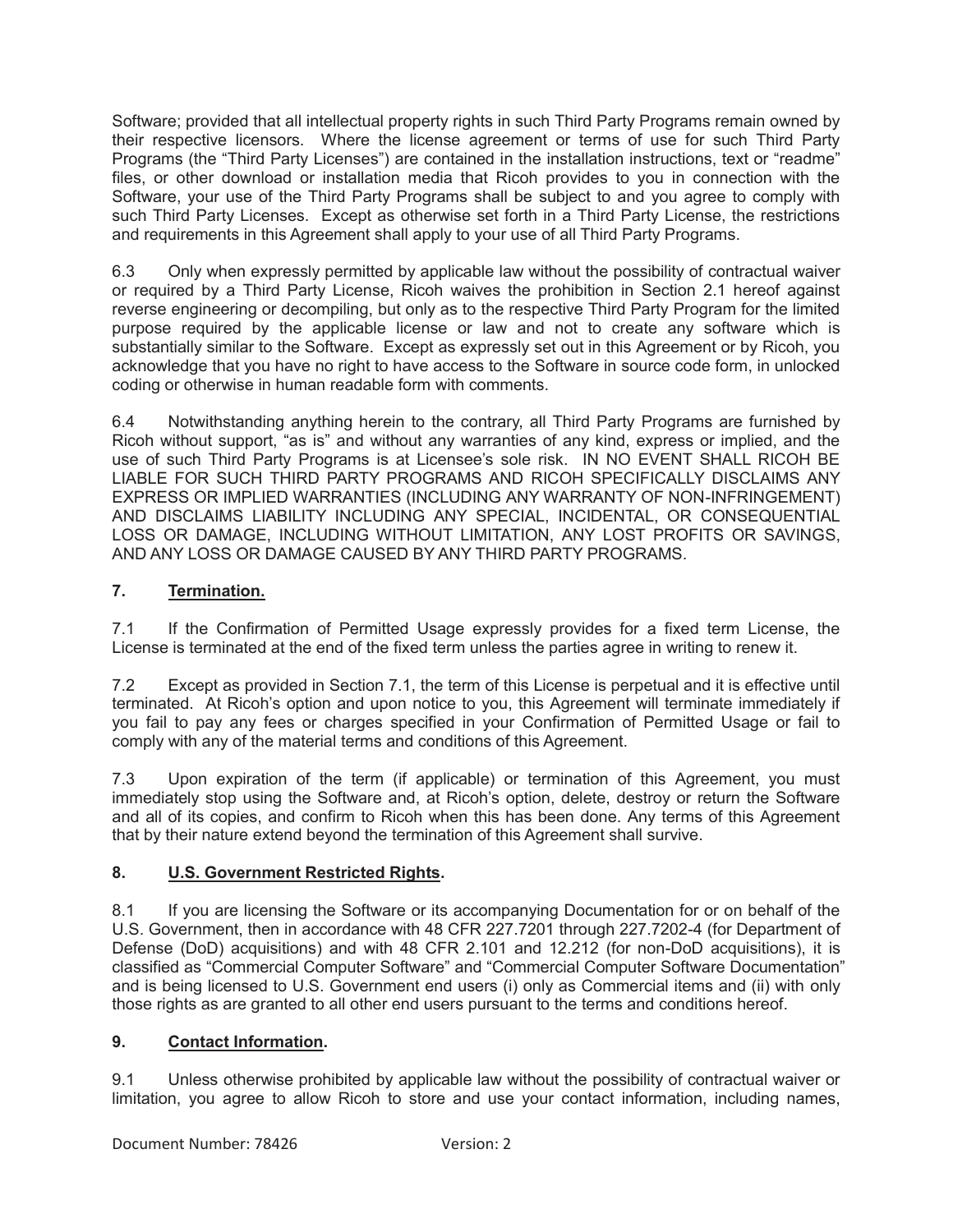phone numbers, and e-mail addresses, anywhere it does business. Such information will be processed and used in connection with our business relationship, and may be provided to contractors, resellers authorized by Ricoh, and assignees of Ricoh for uses consistent with their collective business activities, including communicating with you (for example, for processing orders, for providing services, for promotions, and for market research). You acknowledge that your contact information will be stored at data centers, which may, or may not be located in the country where you are located, and you consent to the processing and storage of your contact information in such location (including storage at data centers outside the European Economic Area, even if you are located within the EEA). Under protection of confidentiality agreements, Ricoh may transfer your contact information to third party processors to help Ricoh provide services and manage its relationship with you, including purchase and order fulfillment, credit card processing, providing marketing assistance and providing other customer services. You agree that in the event we undergo re-organisation or are sold to a third party, Ricoh may transfer the contact information to that reorganised entity or third party.

# **10. General.**

10.1 Ricoh may transfer, assign, sub-contract or otherwise dispose of this Agreement, or any of its rights or obligations arising under it, at any time during the term of the Agreement. Neither this Agreement nor the license to use the Software may be assigned or otherwise transferred by you except to (i) a wholly owned subsidiary or (ii) an affiliate that is controlled by or under common control with you and which, in either case, expressly agrees in writing to assume all obligations under this Agreement. No such permitted assignment shall release the original licensee from liability hereunder.

10.2 You agree to comply with all applicable export and import laws and regulations applicable to the jurisdiction in which the Software was obtained and in which it is used. Without limiting the foregoing, in connection with use of the Software, you shall comply with all export laws and regulation applicable to goods of United States origin including those that prohibit the Software from being exported or re-exported (a) into any U.S. embargoed countries or (b) to anyone on the U.S. Treasury Department's list of Specially Designated Nationals or the U.S. Department of Commerce Denied Person's List or Entity List. By using the Software, you represent and warrant that you are not located in any such country or on any such list. You also agree that you will not use the Software for any purposes prohibited by United States law, including, without limitation, the development, design, manufacture or production of missiles, nuclear, chemical or biological weapons.

10.3 The United Nations Convention on Contracts for the International Sale of Goods does not apply to this Agreement. The governing law and jurisdiction for this Agreement will depend upon where you purchased or obtained the Software, as follows:

- (a) if you purchased or obtained the Software in the Americas, this Agreement shall be deemed made under the laws of the State of New York, USA, excluding the choice of law and conflict of law provisions, and any claim against Ricoh may be enforced or disputed only and exclusively in the courts of the State of New York,
- (b) if you purchased or obtained the Software in Europe, the Middle East or Africa, this Agreement shall be deemed made under the laws of the England, excluding the choice of law and conflict of law provisions, and any claim against Ricoh may be enforced or disputed only and exclusively in the courts of England, or
- (c) if you purchased or obtained the Software in the regions other than those provided in clauses (a) and (b) above, this Agreement shall be deemed made under the laws of Japan, excluding the choice of law and conflict of law provisions, and any claim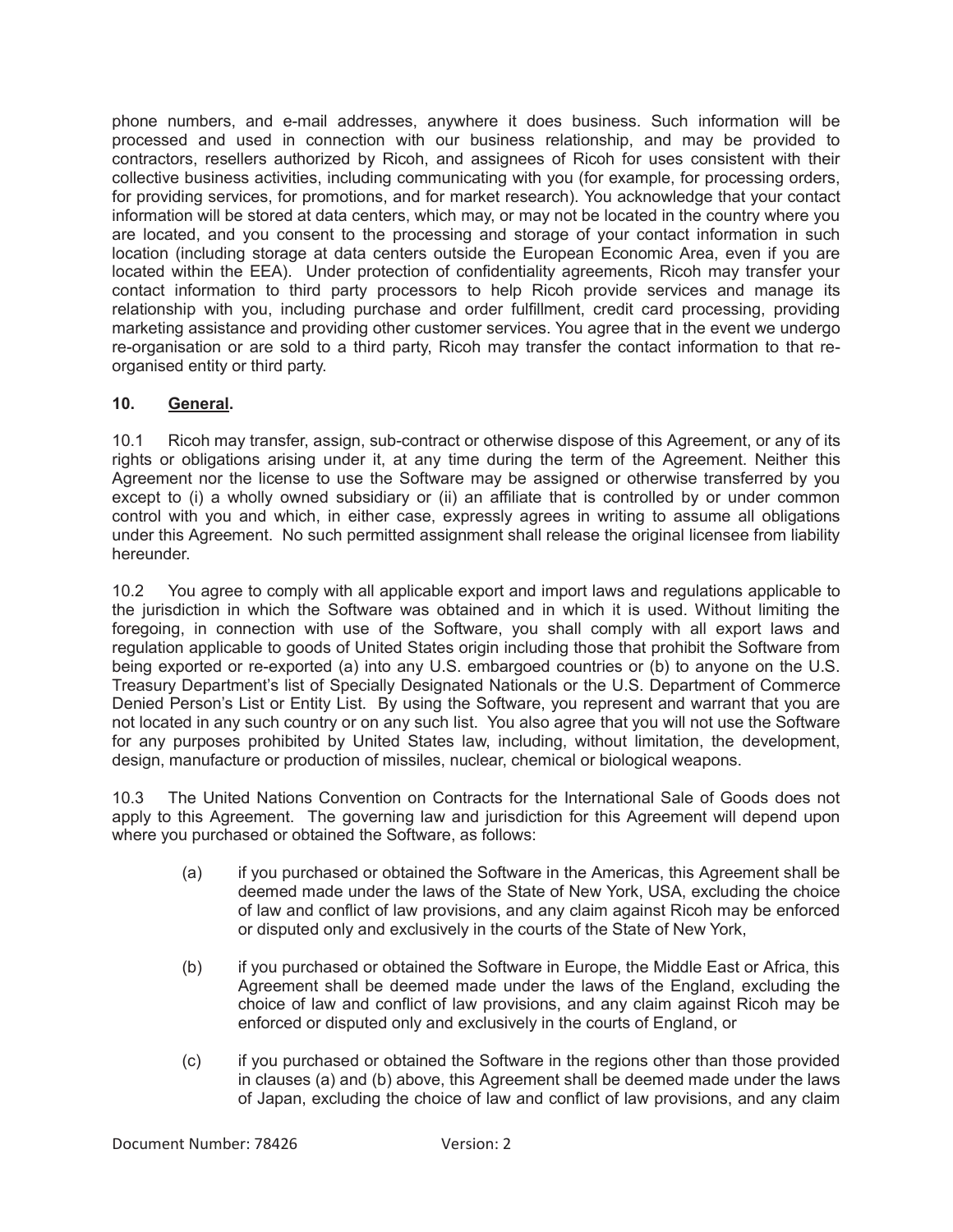against Ricoh may be enforced or disputed only and exclusively in the courts of Tokyo, Japan.

#### **To the extent permitted by local law, the parties hereto waive any right they may have to trial by jury.**

10.4 Should any provision of this Agreement be held to be void, invalid, unenforceable or illegal by a court, the validity and enforceability of the other provisions will not be affected thereby, it being the intent of the parties that this Agreement shall be enforced to the full extent allowable under applicable law. Without limiting the foregoing, if any limitation or exclusion of liability is held by a court or tribunal of competent jurisdiction to be unenforceable as to a particular claim or cause of action, the parties intend that it shall nonetheless apply to the maximum extent permitted by applicable law to all other claims and causes of action.

10.5 Failure of Ricoh to enforce any provision of this Agreement shall not be construed as a waiver of such provision or of the right to enforce such provision.

10.6 You agree that this Agreement and any document expressly referred to in it (including the Confirmation of Permitted Usage) is the entire agreement between you and Ricoh concerning the Software and Documentation and supersedes all proposals or prior agreements, verbal or written, and any other communications between you and Ricoh relating to the Software and Documentation.

10.7 No amendment to this Agreement shall be effective unless signed by a duly authorized representative of both parties.

10.8 Ricoh will not be liable to you for any breach of this Agreement which arises because of any circumstances which Ricoh cannot reasonably be expected to control.

10.9 If the Software is supplied on a demonstration, evaluation or similar not-for-resale ("NFR") basis, you are granted a limited, non-exclusive license to use a copy of the Software under the terms of this Agreement for a limited time period only. BY YOUR USE OF THE NFR OR EVALUATION SOFTWARE, YOU ACKNOWLEDGE AND AGREE THAT YOUR RIGHT TO USE THE SOFTWARE WILL TERMINATE AFTER THE EVALUATION PERIOD AND THEREAFTER YOU WILL NOT BE ABLE TO USE THE SOFTWARE UNTIL YOU PURCHASE A COMMERCIAL LICENSE. ALL NFR OR EVALUATION COPIES ARE LICENSED "AS IS" WITH NO WARRANTIES OF ANY TYPE WHATSOEVER, AND NO SUPPORT AND MAINTENANCE.

10.10 No term of this Agreement is enforceable by a person who is not a party to this Agreement, except that all of Ricoh Affiliates are direct and intended third-party beneficiaries of this Agreement and shall have the benefit of and the right to enforce all provisions of this Agreement which benefit and are enforceable by Ricoh.

10.11 If there are discrepancies between the English version of this Agreement and any other language versions of this Agreement, the English version of this Agreement shall prevail unless otherwise required by local law without the possibility of contractual waiver or limitation.

10.12 You acknowledge that the unauthorized disclosure or use of the Software or any related Documentation or of Ricoh's intellectual property rights, or breach of your confidentiality undertaking in violation of this Agreement would cause irreparable injury to Ricoh for which remedies at law would be inadequate. Accordingly, Ricoh may seek immediate injunctive or other equitable relief in a court of competent jurisdiction in connection with any breach or alleged breach of the provisions of this Agreement.